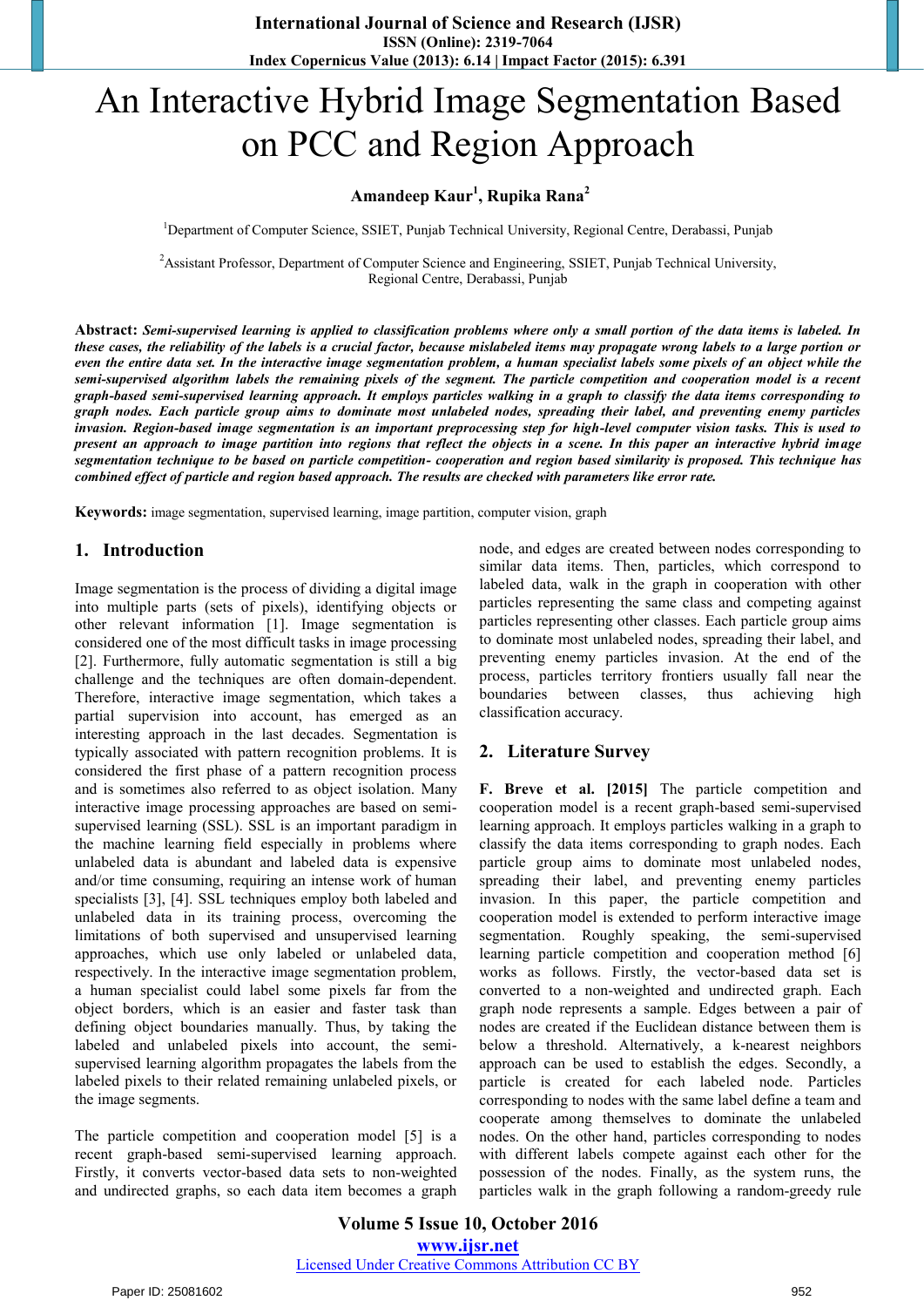[6]. The proposed method has showed foreground segmentation accuracy, which is comparable to those, achieved by some state-of-the-art methods, and even slightly better accuracy in some specific images.

**A. Ducournau et al. [2014]** introduced for the first time the notion of directed hypergraphs in image processing and particularly image segmentation. They give a formulation of a random walk in a directed hypergraph that serves as a basis to a semi-supervised image segmentation procedure that is configured as a machine learning problem, where a few sample pixels are used to estimate the labels of the unlabeled ones. They proposed a DINH (Directed Image Neighborhood Hypergraph) model as a directed hypergraph representation of the image content, and adapted it to a semi-supervised image segmentation problem using a transition matrix computed from our random walk formulation. Experiments on the standard Microsoft GrabCut datasets showed encouraging results in comparison with algorithms using undirected and directed graphs and undirected hypergraphbased image representation. In particular, results show that the introduction of directional information unto a hypergraph model can help at improving the segmentation results due to an asymmetric weighting of the hyperarcs.

**F. Breve [2013]** In this paper, those two machine learning techniques are combined into a single nature-inspired method. It features particles walking on a network built from the data set, using a unique randomgreedy rule to select neighbors to visit. The particles, which have both competitive and cooperative behavior, are created on the network as the result of label queries. They may be created as the algorithm executes and only nodes affected by the new particles have to be updated. Therefore, it saves execution time compared to traditional active learning frameworks, in which the learning algorithm has to be executed several times. The data items to be queried are select based on information extracted from the nodes and particles temporal dynamics. Two different rules for queries are explored in this paper, one of them is based on querying by uncertainty approaches and the other is based on data and labeled nodes distribution. Each of them may perform better than the other according to some data sets peculiarities. Rule A works better in data sets where the classes are well separated and there are not many outliers, because in these cases the dense regions are easily classified and the uncertainty is mostly in frontier regions. Rule B, on the other hand, usually works better when the classes are not well defined and/or there are outliers, because in these cases the labeled nodes are sparsely distributed. Experimental results on some real-world data sets are provided, and the proposed method outperforms the semi-supervised learning method, from which it is derived, in all of them.

**F. Breve et al. [2012]** this paper aims to address this problem by presenting a graph-based (network based) semisupervised learning method, specifically designed to handle data sets with mislabeled samples. The method uses teams of walking particles, with competitive and cooperative behavior, for label propagation in the network constructed from the input data set. The proposed model is nature-inspired and it incorporates some features to make it robust to a considerable amount of mislabeled data items. Computer

simulations show the performance of the method in the presence of different percentage of mislabeled data, in networks of different sizes and average node degree. Importantly, these simulations reveals the existence of the critical points of the mislabeled subset size, below which the network is free of wrong label contamination, but above which the mislabeled samples start to propagate their labels to the rest of the network. Moreover, numerical comparisons have been made among the proposed method and other representative graph-based semi-supervised learning methods using both artificial and real-world data sets. Interestingly, the proposed method has increasing better performance than the others as the percentage of mislabeled samples is getting larger.

Region based segmentation is another image segmentation method in which the image is divided into its constituent subdivisions which has similar properties known as regions [13]. This segmentation can be categorized into various techniques.

# **3. Techniques for Implementation**

In this research work, an interactive hybrid image segmentation technique to be based on particle competitioncooperation and region based similarity is proposed. This technique has combined effect of particle and region based approach.

Dempster-Shafer (D-S) evidence theory is proposed by Dempster in 1967, and extended by Shafer later. Dempster-Shafer (D-S) evidence theory is an effective method for decision fusion and has strong theoretical support. Compared with decision-making methods such as Bayes method, D-S theory can deal with the uncertainty of events caused by unknown and ambiguity. Additionally, assumption set can be narrowed down as the evidence accumulates [10].

D-S evidence theory is applied to integrate multiple features within the region merging process. The aspects of theory are

- 1) Definition of the frame of discernment,
- 2) The belief structure used to model the way a piece of source is assigned with a proposition,
- 3) Combination of beliefs from multisources,
- 4) A new merging cost based on d-s evidence theory.

In Particle Competition and Cooperation approach, first, each image pixel is converted into a graph node, which is connected to its k-nearest neighbors according to their visual features and location in the original image. Then, each labeled pixel generates a particle that will try to propagate its label to the unlabeled pixels. Furthermore, the particle dynamics are improved to decrease storage complexity and to allow the handling of larger images.

A "second phase" is also introduced to pick labels for nodes that are either undecided or that the particle approach have a low confidence regarding to the assigned label/segment. This scenario can be especially observed in border pixels or in pixels representing noise. Noise pixels do not share similar features with their neighborhood, thus they can become

## **Volume 5 Issue 10, October 2016**

**www.ijsr.net**

Licensed Under Creative Commons Attribution CC BY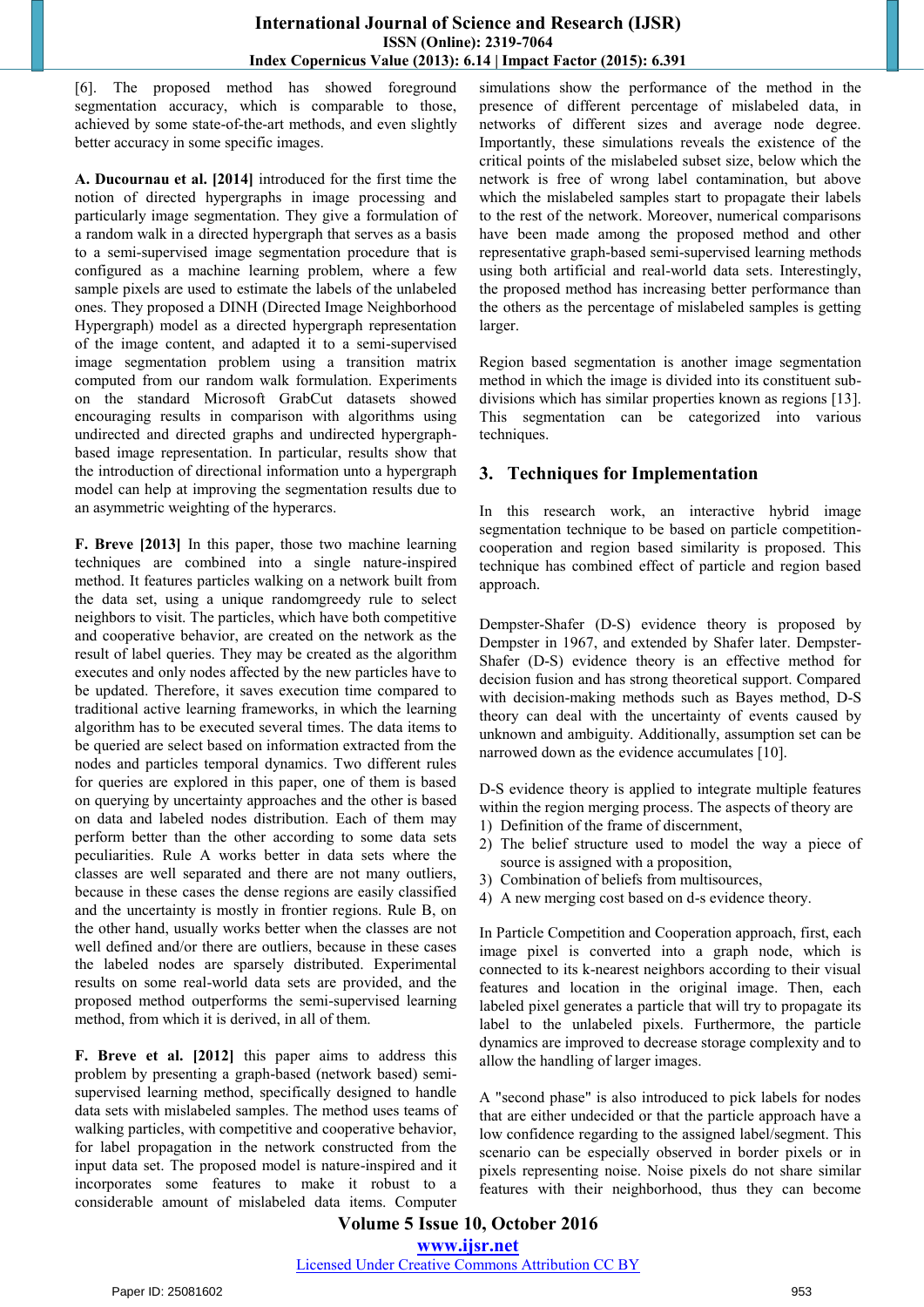isolated nodes. Besides the nodes that represent noise pixels, whether the number of neighbors k is set to a low value, the graph might be composed of several components, and some of them can become unreachable by the particles. To avoid those problems, in the second phase, only the undecided pixels take collaboration from their neighbor pixels (in the original image) proportional to their feature similarity, in an iterative fashion until all labels become stable.

The following strategy will be followed to get the desired results.

**Step 1:** Implement the region based and particle competitioncooperation technique and design the new algorithm for image segmentation.

**Step 2:** Input the output of the region based approach to the particle competition and cooperation algorithm.

**Step 3:** Select simulation parameters like error rates.

**Step 4:** Compare the results of both the proposed and PCC for different types of images.

The parameter of evaluation is the error rate. The error rates are computed as the ratio of the number of incorrectly classified pixels to the total amount of unlabeled pixels.

## **4. Results**

|                                | $-19 - 0$         | final file - Microsoft Word                                                         | $\Box$ $\Box$ $\Box$ $\Box$ $\Box$ $\Box$                                                                                                                                                                                                                                                                                                           |
|--------------------------------|-------------------|-------------------------------------------------------------------------------------|-----------------------------------------------------------------------------------------------------------------------------------------------------------------------------------------------------------------------------------------------------------------------------------------------------------------------------------------------------|
|                                | image_processing2 |                                                                                     | $\begin{picture}(180,10) \put(0,0){\line(1,0){10}} \put(10,0){\line(1,0){10}} \put(10,0){\line(1,0){10}} \put(10,0){\line(1,0){10}} \put(10,0){\line(1,0){10}} \put(10,0){\line(1,0){10}} \put(10,0){\line(1,0){10}} \put(10,0){\line(1,0){10}} \put(10,0){\line(1,0){10}} \put(10,0){\line(1,0){10}} \put(10,0){\line(1,0){10}} \put(10,0){\line($ |
| $\bullet$                      |                   | AN INTERACTIVE HYBRID IMAGE SEGMENTATION BASED ON PCC AND REGION APPROACH IN MATLAB |                                                                                                                                                                                                                                                                                                                                                     |
| 13.75                          |                   |                                                                                     |                                                                                                                                                                                                                                                                                                                                                     |
| U                              |                   |                                                                                     |                                                                                                                                                                                                                                                                                                                                                     |
| e                              |                   |                                                                                     |                                                                                                                                                                                                                                                                                                                                                     |
| V                              |                   |                                                                                     |                                                                                                                                                                                                                                                                                                                                                     |
|                                |                   |                                                                                     |                                                                                                                                                                                                                                                                                                                                                     |
| 四                              |                   |                                                                                     |                                                                                                                                                                                                                                                                                                                                                     |
|                                |                   |                                                                                     |                                                                                                                                                                                                                                                                                                                                                     |
|                                |                   |                                                                                     |                                                                                                                                                                                                                                                                                                                                                     |
|                                |                   | ERROR RATE PCC<br>ERROR RATE PROPOSED                                               |                                                                                                                                                                                                                                                                                                                                                     |
|                                |                   |                                                                                     |                                                                                                                                                                                                                                                                                                                                                     |
|                                |                   | $\alpha$<br>$\alpha$                                                                |                                                                                                                                                                                                                                                                                                                                                     |
|                                |                   |                                                                                     |                                                                                                                                                                                                                                                                                                                                                     |
| KI A                           |                   |                                                                                     |                                                                                                                                                                                                                                                                                                                                                     |
| and Pr<br>4:48 PM<br>6/13/2016 | SELECT IMAGE      | EXIT<br>CLEAR                                                                       |                                                                                                                                                                                                                                                                                                                                                     |
|                                |                   |                                                                                     |                                                                                                                                                                                                                                                                                                                                                     |

**Figure 1:** Graphical user interface of the proposed system

|                           | $-100$<br>final file - Microsoft Word                                                                                                                                                                                                                                                                                                                                                                                      | $\qquad \qquad \Box$<br>$\Sigma$                                                                                                                                                                                                                                                                                                                    |
|---------------------------|----------------------------------------------------------------------------------------------------------------------------------------------------------------------------------------------------------------------------------------------------------------------------------------------------------------------------------------------------------------------------------------------------------------------------|-----------------------------------------------------------------------------------------------------------------------------------------------------------------------------------------------------------------------------------------------------------------------------------------------------------------------------------------------------|
|                           | image_processing2                                                                                                                                                                                                                                                                                                                                                                                                          | $\begin{picture}(10,10) \put(0,0){\line(1,0){10}} \put(10,0){\line(1,0){10}} \put(10,0){\line(1,0){10}} \put(10,0){\line(1,0){10}} \put(10,0){\line(1,0){10}} \put(10,0){\line(1,0){10}} \put(10,0){\line(1,0){10}} \put(10,0){\line(1,0){10}} \put(10,0){\line(1,0){10}} \put(10,0){\line(1,0){10}} \put(10,0){\line(1,0){10}} \put(10,0){\line(1$ |
| $\bullet$                 | AN INTERACTIVE HYBRID IMAGE SEGMENTATION BASED ON PCC AND REGION APPROACH IN MATLAB                                                                                                                                                                                                                                                                                                                                        |                                                                                                                                                                                                                                                                                                                                                     |
| $\bullet$<br>é<br>Н<br> W | Input image<br><b>PCC Method Output</b><br><b>Proposed Method Output</b><br><b><i>ENENSYMETER</i></b><br>del acomment della the to the to<br>Markenal also the " " " " ( 16<br>the made from the town<br>George considering the Assessment Continued to the<br>. Copper was strong to the William as follows in a Union.<br>We have brooked up allowed by a way in conversible in the real<br>ht transportation of the and |                                                                                                                                                                                                                                                                                                                                                     |
|                           | ERROR RATE PCC<br>ERROR RATE PROPOSED<br>93.7561<br>69.3583                                                                                                                                                                                                                                                                                                                                                                |                                                                                                                                                                                                                                                                                                                                                     |
| 6/13/2016                 | SELECT IMAGE<br>EXIT<br>CLEAR                                                                                                                                                                                                                                                                                                                                                                                              |                                                                                                                                                                                                                                                                                                                                                     |

**Figure 2:** Result showing output of both methods on image H01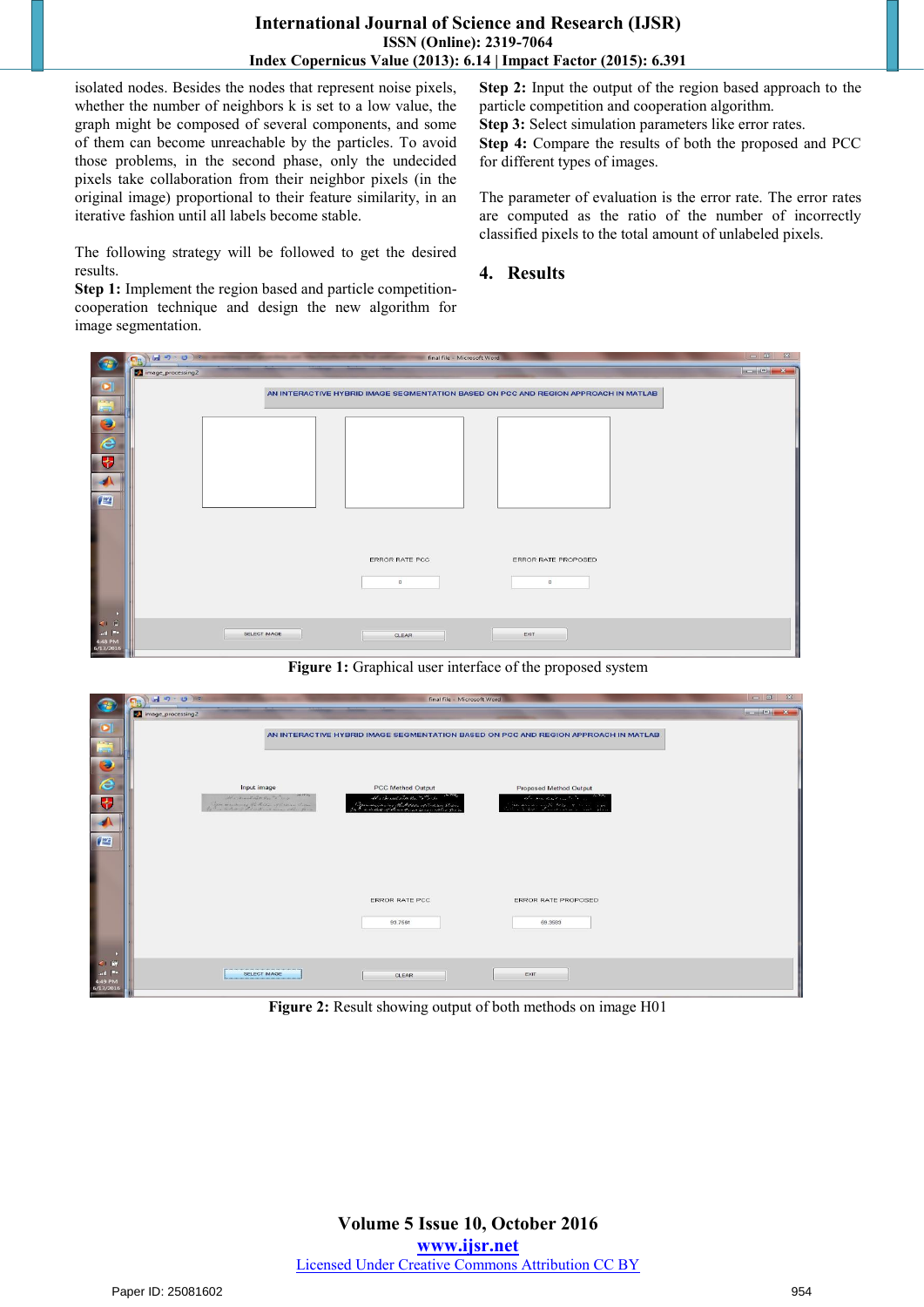#### **International Journal of Science and Research (IJSR) ISSN (Online): 2319-7064**

**Index Copernicus Value (2013): 6.14 | Impact Factor (2015): 6.391** 

| $\mathbf{r}$ , $\mathbf{r}$ , $\mathbf{r}$ , $\mathbf{r}$ |                     | <b>final file - Microsoft Word</b> |                                                                                     | and the same and the same                                                                                                                                                                                                                                                                                                                           |
|-----------------------------------------------------------|---------------------|------------------------------------|-------------------------------------------------------------------------------------|-----------------------------------------------------------------------------------------------------------------------------------------------------------------------------------------------------------------------------------------------------------------------------------------------------------------------------------------------------|
| image_processing2                                         |                     |                                    |                                                                                     | $\begin{picture}(180,10) \put(0,0){\line(1,0){10}} \put(10,0){\line(1,0){10}} \put(10,0){\line(1,0){10}} \put(10,0){\line(1,0){10}} \put(10,0){\line(1,0){10}} \put(10,0){\line(1,0){10}} \put(10,0){\line(1,0){10}} \put(10,0){\line(1,0){10}} \put(10,0){\line(1,0){10}} \put(10,0){\line(1,0){10}} \put(10,0){\line(1,0){10}} \put(10,0){\line($ |
|                                                           |                     |                                    | AN INTERACTIVE HYBRID IMAGE SEGMENTATION BASED ON PCC AND REGION APPROACH IN MATLAB |                                                                                                                                                                                                                                                                                                                                                     |
| ۳                                                         | Input image         | PCC Method Output                  | <b>Proposed Method Output</b>                                                       |                                                                                                                                                                                                                                                                                                                                                     |
| e<br>ĸ                                                    |                     | doad                               | load.                                                                               |                                                                                                                                                                                                                                                                                                                                                     |
|                                                           |                     | 'et <sub>,</sub> frêro les<br>.    | There as Bene list<br>Office of the                                                 |                                                                                                                                                                                                                                                                                                                                                     |
| $\frac{1}{2}$                                             |                     |                                    |                                                                                     |                                                                                                                                                                                                                                                                                                                                                     |
|                                                           |                     |                                    |                                                                                     |                                                                                                                                                                                                                                                                                                                                                     |
|                                                           |                     | ERROR RATE PCC                     | ERROR RATE PROPOSED                                                                 |                                                                                                                                                                                                                                                                                                                                                     |
|                                                           |                     | 96,5674                            | 88.6878                                                                             |                                                                                                                                                                                                                                                                                                                                                     |
|                                                           |                     |                                    |                                                                                     |                                                                                                                                                                                                                                                                                                                                                     |
| 4:49 PM<br>6/13/2016                                      | <b>SELECT IMAGE</b> | CLEAR                              | EXIT                                                                                |                                                                                                                                                                                                                                                                                                                                                     |

**Figure 3:** Result showing output of both methods on image H03

|                                             | d 7 0 =<br>final file - Microsoft Word<br><b>SE</b>                                                                                                                                                                                                                                                                                                                                                                                                                                                                                                                                                                                                       | 23<br>$-107$  |
|---------------------------------------------|-----------------------------------------------------------------------------------------------------------------------------------------------------------------------------------------------------------------------------------------------------------------------------------------------------------------------------------------------------------------------------------------------------------------------------------------------------------------------------------------------------------------------------------------------------------------------------------------------------------------------------------------------------------|---------------|
|                                             | image_processing2                                                                                                                                                                                                                                                                                                                                                                                                                                                                                                                                                                                                                                         | $ cos(0)-25 $ |
| $\bullet$<br>e.                             | AN INTERACTIVE HYBRID IMAGE SEGMENTATION BASED ON PCC AND REGION APPROACH IN MATLAB                                                                                                                                                                                                                                                                                                                                                                                                                                                                                                                                                                       |               |
| U<br>ē                                      | PCC Method Output<br>Proposed Method Output<br>Input image                                                                                                                                                                                                                                                                                                                                                                                                                                                                                                                                                                                                |               |
| 5                                           | modeller in the Catalogue-to-in- Trend Merry and a<br>minima in anticollections are flower places and an incident dependent<br>and an incident despertie from it and generates such first, and like<br>$\alpha$ is a first of the count. The incident stress of the<br>stress of the first stres<br>motions in the diffusion of the space plane, representation of the production of the space of the space of the space of the space of the space of the space of the space of the space of the space of the space of the space<br>holigh smith, some holig at and the stationic, and most the<br>Minister but their bake succes, on finish Chine as he- |               |
| 四                                           |                                                                                                                                                                                                                                                                                                                                                                                                                                                                                                                                                                                                                                                           |               |
|                                             | <b>ERROR RATE PCC</b><br>ERROR RATE PROPOSED<br>96.5674<br>92.3784                                                                                                                                                                                                                                                                                                                                                                                                                                                                                                                                                                                        |               |
| u.<br>o (C)<br>$-1$<br>4:50 PM<br>6/13/2016 | <b>SELECT MAGE</b><br>EXIT<br><b>CLEAR</b>                                                                                                                                                                                                                                                                                                                                                                                                                                                                                                                                                                                                                |               |

#### **Figure 4:** Result showing output of both methods on image P01

|                            | $-0.9 - 0.7 - 0.0$<br>final file - Microsoft Word                                   | $\sum$<br>$= 1$                                                                                                                                                                                                                                                                                                                                     |
|----------------------------|-------------------------------------------------------------------------------------|-----------------------------------------------------------------------------------------------------------------------------------------------------------------------------------------------------------------------------------------------------------------------------------------------------------------------------------------------------|
|                            | image_processing2                                                                   | $\begin{picture}(10,10) \put(0,0){\line(1,0){10}} \put(10,0){\line(1,0){10}} \put(10,0){\line(1,0){10}} \put(10,0){\line(1,0){10}} \put(10,0){\line(1,0){10}} \put(10,0){\line(1,0){10}} \put(10,0){\line(1,0){10}} \put(10,0){\line(1,0){10}} \put(10,0){\line(1,0){10}} \put(10,0){\line(1,0){10}} \put(10,0){\line(1,0){10}} \put(10,0){\line(1$ |
| $\bullet$                  | AN INTERACTIVE HYBRID IMAGE SEGMENTATION BASED ON PCC AND REGION APPROACH IN MATLAB |                                                                                                                                                                                                                                                                                                                                                     |
| $\sim 100$<br><b>Telex</b> |                                                                                     |                                                                                                                                                                                                                                                                                                                                                     |
| ۳                          |                                                                                     |                                                                                                                                                                                                                                                                                                                                                     |
| e                          | <b>PCC Method Output</b><br>Input image<br>Proposed Method Output                   |                                                                                                                                                                                                                                                                                                                                                     |
| ĸ                          | D secundu danhium. Eln<br>JD Secundu Dubium. Sin<br>E fécundu dubium. Sin           |                                                                                                                                                                                                                                                                                                                                                     |
|                            |                                                                                     |                                                                                                                                                                                                                                                                                                                                                     |
| W                          |                                                                                     |                                                                                                                                                                                                                                                                                                                                                     |
|                            |                                                                                     |                                                                                                                                                                                                                                                                                                                                                     |
|                            |                                                                                     |                                                                                                                                                                                                                                                                                                                                                     |
|                            | <b>ERROR RATE PCC</b><br>ERROR RATE PROPOSED                                        |                                                                                                                                                                                                                                                                                                                                                     |
|                            | 97.1669<br>96.4812                                                                  |                                                                                                                                                                                                                                                                                                                                                     |
|                            |                                                                                     |                                                                                                                                                                                                                                                                                                                                                     |
|                            |                                                                                     |                                                                                                                                                                                                                                                                                                                                                     |
| √ 图<br>and the             | <b>SELECT IMAGE</b><br>EXIT<br><b>CLEAR</b>                                         |                                                                                                                                                                                                                                                                                                                                                     |
| 4:51 PM<br>6/13/2016       |                                                                                     |                                                                                                                                                                                                                                                                                                                                                     |

**Figure 5:** Result showing output of both methods on image P02